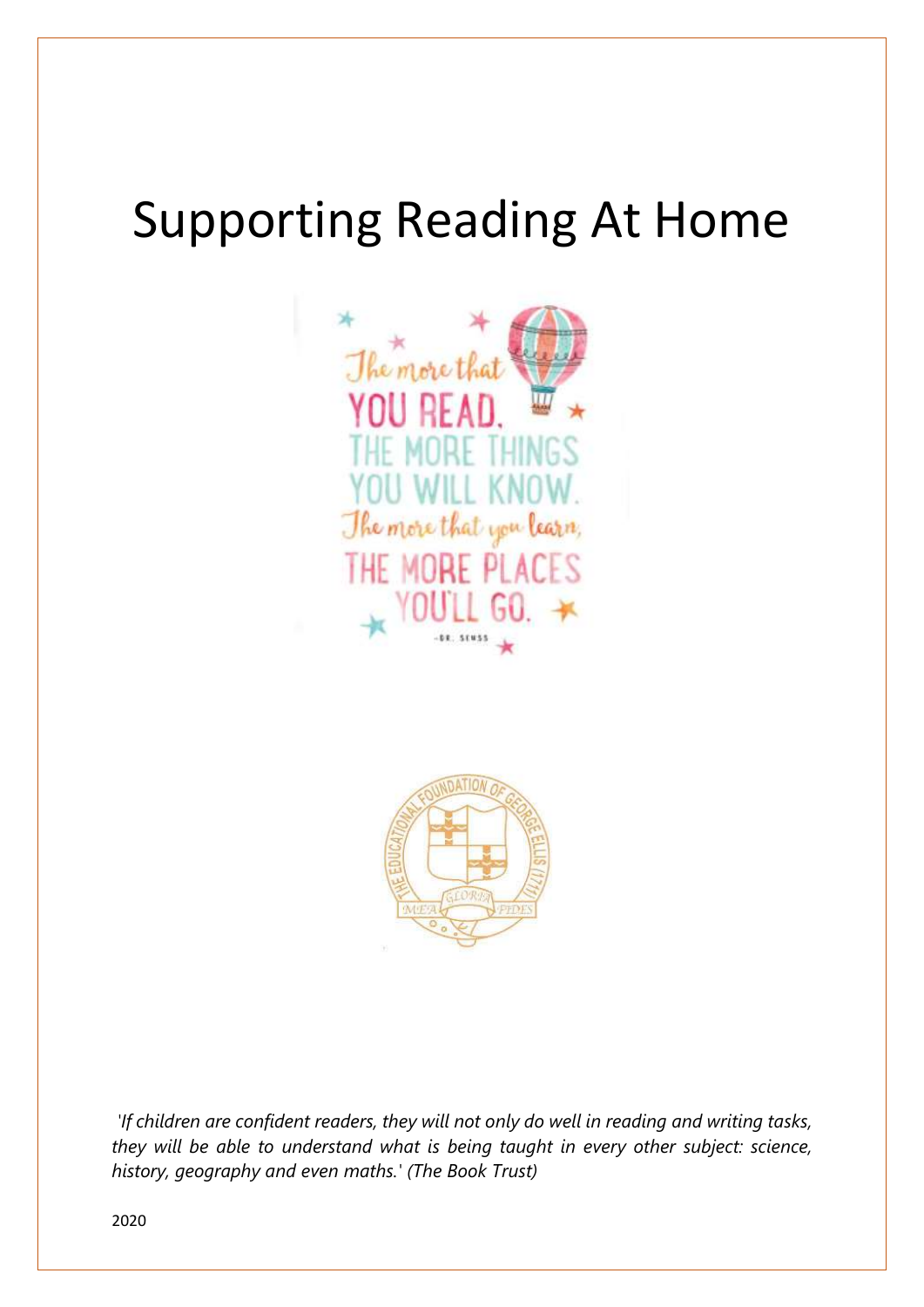# Supporting Reading At Home

Children's understanding of what they have read is the key to success and enjoyment of reading. It allows children to challenge ideas, collect a wider range of vocabulary and become creative writers as they use the language they have acquired to improve their writing. Encouraging and sharing a love of reading at home is one of the most important ways in which you can support your child's learning. Please read, read and read some more. Please ask staff in school if you would like any recommendations or need any further support. Our staff at The Ellis CE Primary have a wealth of experience and are always happy to help.

### **Top Tips:**

- œ Find a comfortable place where you and your child can share a book.
- $\Box$  Talk about the book before reading it take a look at the front cover and the pictures and ask your child to think about what the book may be about.
- $\circledcirc$ Read yourself! Let your children see you as a reader, children will see that reading is a valuable skill.
- **Listen to your child read for around 10 minutes as often as possible everyday if you** can but aim for at least three times per week.
- **Ask lots of questions to check your child's understanding (see the questions below).**
- $\left( \frac{1}{2} \right)$ Talk about the book at the end of your session. Ask what did you enjoy? Can you tell me your favourite part?
- $\left( \frac{1}{2} \right)$ Give your child plenty of praise, make reading a positive experience. If your child is struggling on a particular word you could ask them to look at the sentence and guess what the word might be.
- $\bullet$  Take it in turns to each ready part of the story.

Below are grouped questions under different themes (in school we call these our Reading VIPERS) that you may ask your child after they have read. Here are some basic question starters that will give you a starting point for the type of questions to ask your child about the book they are reading.

2020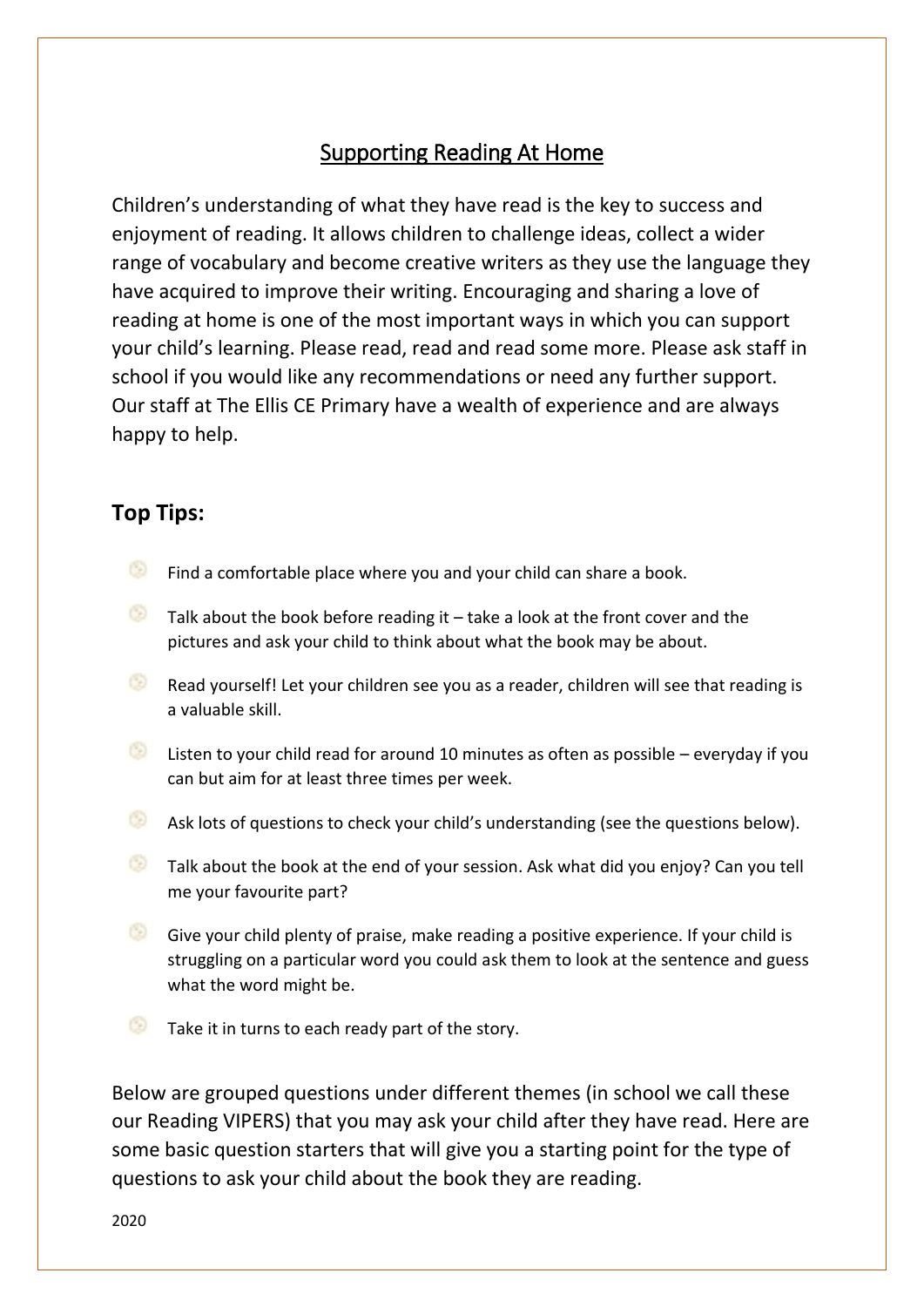## **Questions:**



What does (word/phrase) mean? Which words has the author used to make the writing sound more formal/informal? Why has the author used … ? What has the author used in the text to make the characters sound funny/sad/angry? Think of another word you can use here. What different effect would your word have? Find some adjectives that help you picture the scene/character in your mind. What does the word make you think of?



If you were going to interview/ask a character a question-who would you ask and what would your question be? What do you think will happen because of ……?

Through whose eyes is the story told?

Why do you think … feels…?

If this was you, what would you do next?

How have the characters changed during the story?

How do you know that…?

What does the main character feel at this point in the story? How do you know this-can you pick out a sentence?



Look at the front cover and predict what the story might be about. Predict what you think is going to happen next. What makes you think this?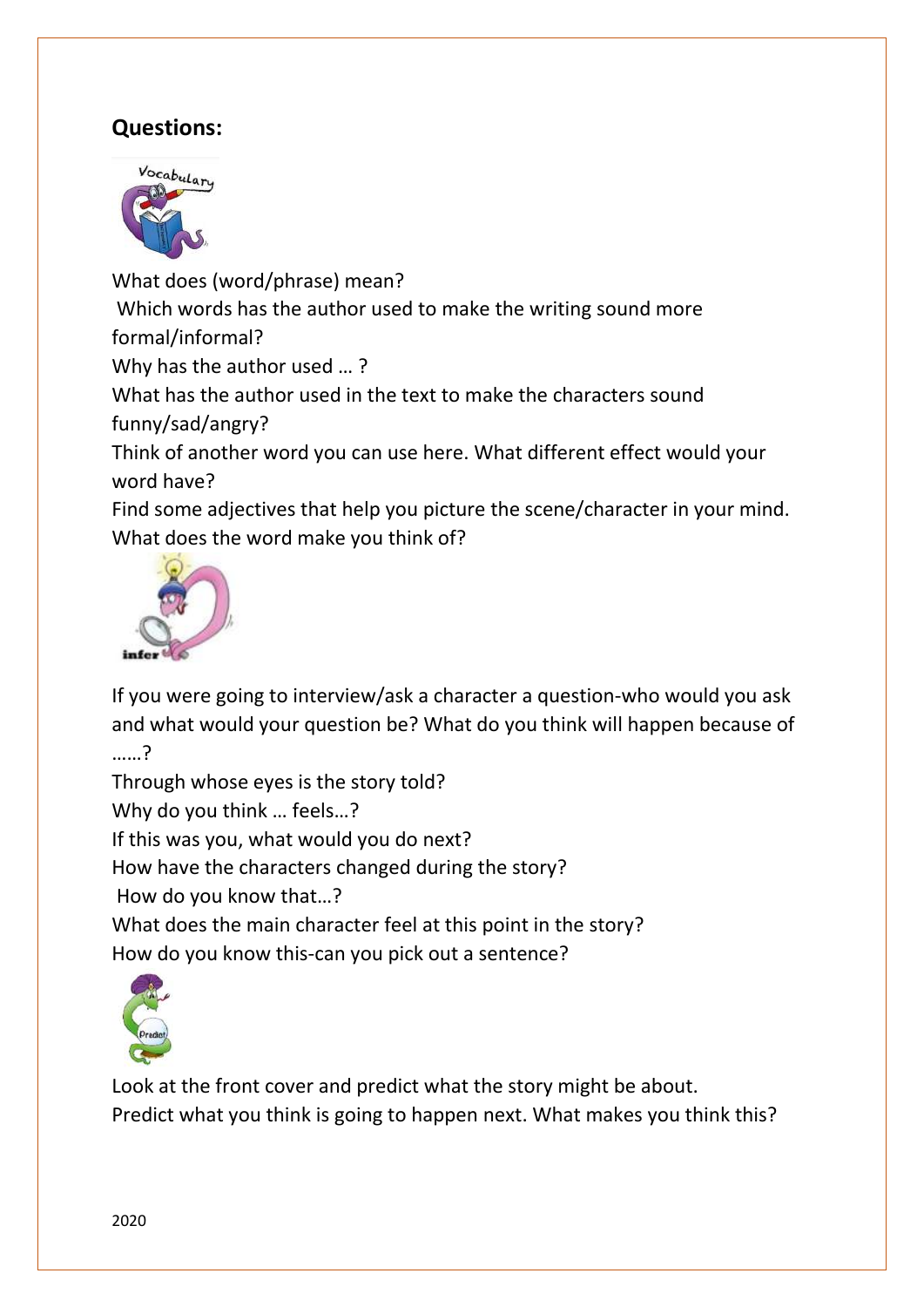

What is the writer's purpose and viewpoint of writing the story? Can you think of another story that has a similar theme? (good/evil/weak/strong) Why does the author choose this setting? What makes this a GOOD story? What effect do you think the story has on the reader ? Could the story be better? What would you suggest? What impression does the author want to give of this character? Why? What question would you like to ask the writer of the story? Would you solve the problem in the story in a different way? Do you think…….was right to ………? Does the article/story try to get you to care about anything? What can you tell about what the author thinks?



Where does the story take place? When did the story take place? Can you describe the character's appearance? Where do the characters live? Who are the main characters? What happened in the story? Can you describe the problem in the story? Can you identify words that describe the setting or character? What happened after….? Can you tell me why….?



Which of these three things happened first?